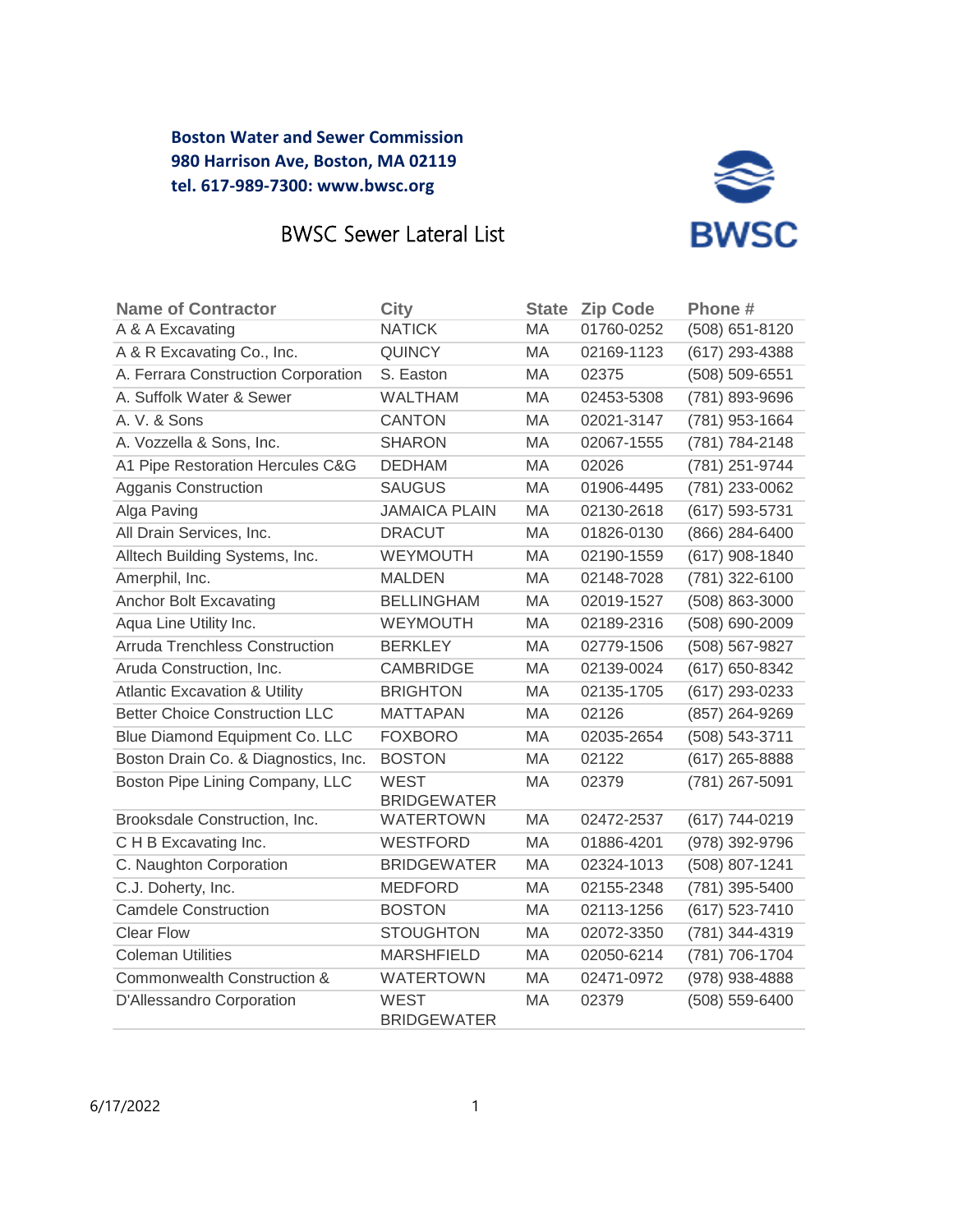



| Dorsey Site Utilities, LLC               | <b>DORCHESTER</b>    | MA        | 02121-2201 | (617) 828-6764   |
|------------------------------------------|----------------------|-----------|------------|------------------|
| <b>Dowling Corporation</b>               | <b>WRENTHAM</b>      | MA        | 02093-1103 | (508) 384-7617   |
| E B Rotondi & Sons Inc.                  | <b>STONEHAM</b>      | MA        | 02180-3125 | (781) 438-5005   |
| <b>East Coast Pipeline</b>               | <b>QUINCY</b>        | MA        | 02169      | (781) 267-5091   |
| <b>ECL Corporation</b>                   | <b>ROSLINDALE</b>    | MA        | 02131-1411 | (617) 293-5954   |
| Eric R. Lussier Corporation              | <b>NATICK</b>        | MA        | 01760-1306 | (781) 389-2929   |
| F E French Construction Inc.             | <b>BELMONT</b>       | MA        | 02478-4172 | $(617)$ 484-3000 |
| <b>Feeney Brothers Excavation</b>        | <b>DORCHESTER</b>    | <b>MA</b> | 02122-2738 | (617) 287-1004   |
| Frederick J Williamson                   | <b>NATICK</b>        | MA        | 01760      | $(617)$ 756-1600 |
| <b>Galway Excavation &amp; Utilities</b> | <b>ROXBURY</b>       | МA        | 02119-3014 | (617) 943-7821   |
| <b>Genesis Utilities Corporation</b>     | <b>QUINCY</b>        | <b>MA</b> | 02170-2421 | (857) 247-1976   |
| Gravity Construction Inc.                | <b>SOUTH WALPOLE</b> | <b>MA</b> | 02071-0193 | (781) 858-6867   |
| GTA Co., Inc.                            | <b>EVERETT</b>       | MA        | 02149-1135 | (617) 939-6403   |
| Heyland development LLC                  | <b>SAUGUS</b>        | MA        | 01906-2107 | (781) 870-7283   |
| Hope Trucking & Demo Inc.                | <b>LYNN</b>          | <b>MA</b> | 01904-1278 | (617) 318-7390   |
| J. Devincent Landscaping                 | <b>SUDBURY</b>       | MA        | 01776-1670 | (781) 983-1650   |
| J. Joyce Excavating, Inc.                | <b>BRAINTREE</b>     | MA        | 02184-2023 | (617) 593-0973   |
| J.R. & Sons Construction Inc.            | <b>NORTH READING</b> | MA        | 01864-2610 | (978) 664-0753   |
| James W. Flett Company, Inc.             | <b>BELMONT</b>       | MA        | 02478-1429 | $(617)$ 484-8500 |
| JFD Contracting Corporation              | <b>STOUGHTON</b>     | MA        | 02072-3962 | (781) 344-6932   |
| Jones Contracting                        | <b>WALPOLE</b>       | MA        | 02081-4126 | (508) 668-7888   |
| Joseph Botti Co., Inc.                   | So. Easton           | <b>MA</b> | 02375      | (508) 951-9703   |
| <b>JRF Corporation</b>                   | <b>JAMAICA PLAIN</b> | MA        | 02130-3639 | (617) 592-8833   |
| K & K Excavation Company                 | <b>MILTON</b>        | MA        | 02186-5809 | (617) 696-0288   |
| <b>KCC Excavation</b>                    | <b>WILMINGTON</b>    | <b>MA</b> | 01887-3395 | (978) 658-3929   |
| Kealey Excavating Corporation            | <b>BRAINTREE</b>     | MA        | 02184-4139 | (617) 595-8136   |
| Keash Excavation, Inc.                   | <b>QUINCY</b>        | MA        | 02170-4049 | (617) 293-5520   |
| <b>Ladd Plumbing</b>                     | <b>WEST ROXBURY</b>  | <b>MA</b> | 02132-2716 | (617) 782-2040   |
| Larkin & Larkin Development              | <b>METHUEN</b>       | MA        | 01844-1806 | (781) 944-7808   |
| Larosa Landscaping Corporation           | <b>NORWOOD</b>       | MA        | 02062-4627 | (781) 762-0065   |
| LM Holdings, LLC                         | <b>QUINCY</b>        | MA        | 02171-1745 | (978) 692-1901   |
| <b>LVMJ Corporation</b>                  | <b>BRAINTREE</b>     | MA        | 02184-1150 | (781) 848-6030   |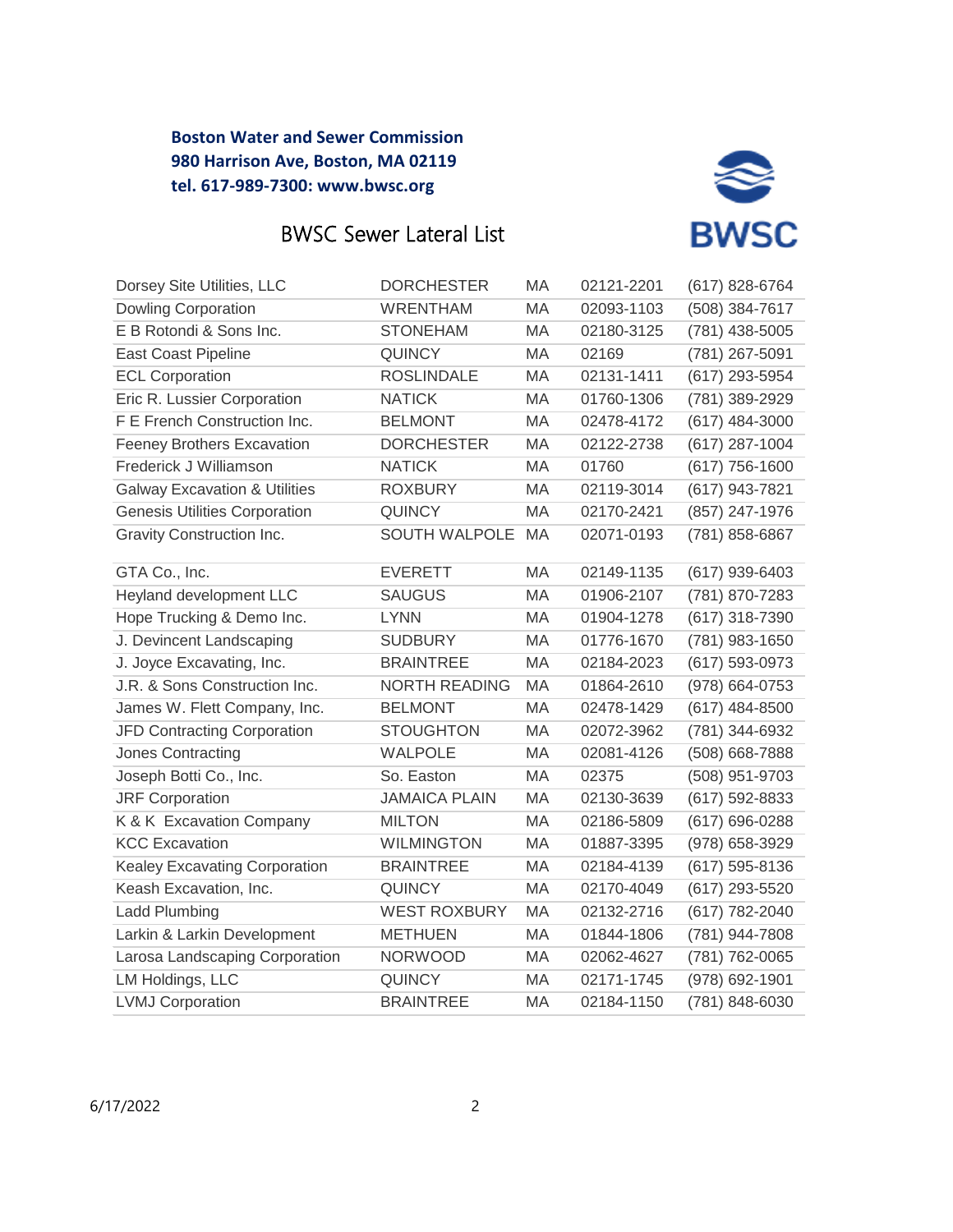



| M. Keane Excavating, Inc.           | <b>QUINCY</b>                          | MA  | 02169-7810 | (617) 293-1963   |
|-------------------------------------|----------------------------------------|-----|------------|------------------|
| M.T. Mayo Corporation               | <b>WOBURN</b>                          | MA  | 01888-1854 | (781) 858-7031   |
| <b>MacKay Constuction Services</b>  | <b>WILMINGTON</b>                      | MA  | 01887-1013 | (617) 314-6213   |
| <b>Manet Contracting LLC</b>        | <b>QUINCY</b>                          | MA  | 02169-2941 | (617) 777-7913   |
| Marchi Paving, Inc.                 | <b>WEST NEWTON</b>                     | MA  | 02465-2152 | (617) 719-2185   |
| Martin B. Manning                   | <b>QUINCY</b>                          | MA  | 02169-6306 | (508) 840-4456   |
| Mass Pipeline Services, Inc.        | LYNNFIELD                              | MA  | 01940-1104 | (781) 589-0670   |
| <b>Mathias Corporation</b>          | <b>BOSTON</b>                          | MA  | 02136-0026 | (617) 524-4372   |
| <b>Mcgue Excavating LLC</b>         | <b>DORCHESTER</b>                      | MA  | 02124-5211 | (617) 778-8775   |
| Metro Equipment Corporation         | <b>BRAINTREE</b>                       | MA  | 02184-5226 | (781) 843-1330   |
| MJM Construction Inc.               | <b>WEST</b>                            | МA  | 02379-0531 | (508) 844-1357   |
| Mr. Drain Inc.                      | <b>BRIDGEWATER</b><br>EAST WEYMOUTH MA |     | 02189-3188 | (781) 340-7170   |
|                                     |                                        |     |            |                  |
| Murphy & Fahy Construction          | <b>MILTON</b>                          | MA  | 02186-0004 | (617) 698-1790   |
| Nardone, Inc.                       | WAKEFIELD                              | MA. | 01880-1430 | (781) 246-1181   |
| <b>NCCL Enterprises LLC</b>         | WAKEFIELD                              | МA  | 01880-3032 | (781) 307-7340   |
| NEDP, LLC                           | <b>METHUEN</b>                         | MA. | 01844-2466 | (978) 681-5500   |
| <b>NELM Corporation</b>             | <b>ROCKLAND</b>                        | MA  | 02370-7245 | (781) 421-3380   |
| New England Pipe Restoration, Inc.  | <b>LEOMINSTER</b>                      | MA  | 01453-3401 | (978) 833-3431   |
| Niezgoda & Murray Excavating LLC    | <b>BREWSTER</b>                        | MA  | 02631      | (774) 801-8478   |
| Northeast Earthworks                | <b>ROXBURY</b>                         | МA  | 02119      | (617) 659-4747   |
| Paragon Contracting Corporation     | <b>ALLSTON</b>                         | MA  | 02134-2819 | (508) 369-2661   |
| Peter Amorello Construction &       | <b>WORCESTER</b>                       | MA  | 01604-2729 | (508) 770-1200   |
| <b>Peterson Construction</b>        | <b>LYNN</b>                            | MA  | 01904-2654 | (781) 598-8895   |
| Ponch Excavation LLC                | <b>BOSTON</b>                          | MA  | 02131-1220 | $(508)$ 454-1165 |
| Rapid Flow, Inc.                    | <b>REVERE</b>                          | MA  | 02151-0010 | (857) 318-5136   |
| <b>Riccio Excavation</b>            | <b>MANSFIELD</b>                       | MA  | 02048-0807 | (508) 889-9416   |
| <b>Richard Peters DBA Emergency</b> | <b>HAVERHILL</b>                       | MA  | 01831-1066 | (978) 914-3137   |
| Ronan 953 LLC                       | <b>DORCHESTER</b>                      | MA  | 02122-2023 | $(617) 510-1013$ |
| Roto-Rooter Services Company        | <b>STOUGHTON</b>                       | MA  | 02072-1105 | (781) 938-0450   |
| Sacca Contracting                   | <b>BURLINGTON</b>                      | MA. | 01803-1046 | (781) 953-1391   |
| Sean Farrell Excavation             | <b>QUINCY</b>                          | МA  | 02169-6509 | (617) 472-2020   |
| Solimini Corporation (C&S Plumbing  | <b>BRAINTREE</b>                       | МA  | 02184-1937 | (781) 843-6606   |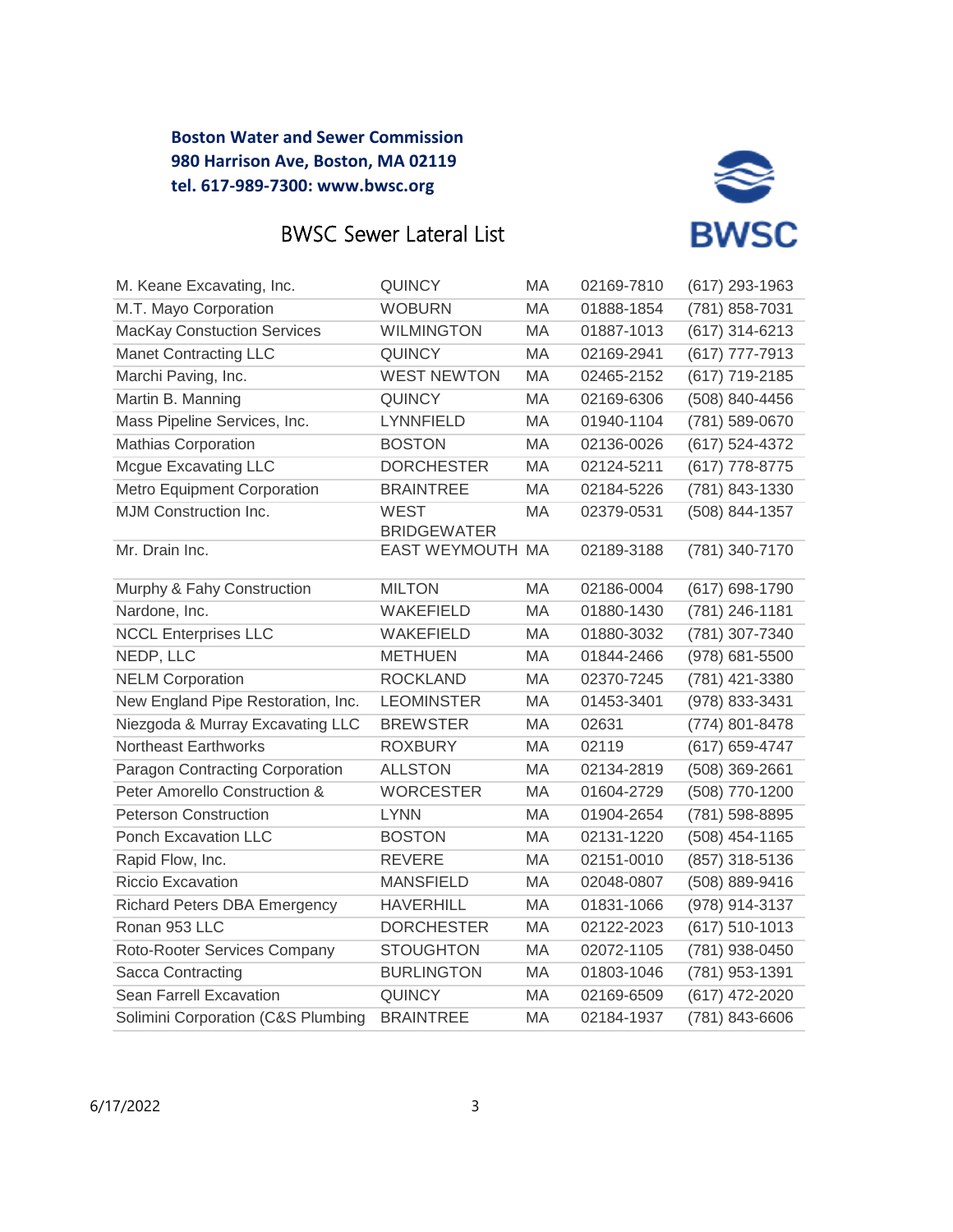

# BWSC Sewer Lateral List

| Steven C. Miller                         | <b>BELMONT</b>          | <b>MA</b> | 02478-0004 | (617) 590-1951 |
|------------------------------------------|-------------------------|-----------|------------|----------------|
| T G O'Connor Contracting                 | <b>STOUGHTON</b>        | <b>MA</b> | 02072-1119 | (781) 341-5084 |
| <b>Tascon Corporation</b>                | <b>BRAINTREE</b>        | <b>MA</b> | 02185-0527 | (781) 848-5585 |
| The Welch Corporation                    | <b>BRIGHTON</b>         | <b>MA</b> | 02135-1830 | (617) 254-7500 |
| Thermo- Mechanical Systems               | <b>ASSONET</b>          | <b>MA</b> | 02702-0516 | (508) 644-2228 |
| <b>Tri Construction</b>                  | <b>DORCHESTER</b>       | <b>MA</b> | 02122-1234 | (617) 288-1255 |
| Tufts Construction Inc.                  | <b>MEDFORD</b>          | <b>MA</b> | 02155-4642 | (781) 844-9535 |
| Umbro & Sons                             | <b>UPHAMS CORNER MA</b> |           | 02125-5654 | #NA            |
| Unified Contracting Inc                  | <b>EVERETT</b>          | MA        | 02149-4716 | (781) 760-5382 |
| <b>USA Excavation, Inc.</b>              | <b>BRIDGEWATER</b>      | <b>MA</b> | 02324-1131 | (781) 808-1539 |
| <b>Wellesley Contracting Corporation</b> | WELLESLEY               | MA        | 02481-3318 | (617) 275-6272 |